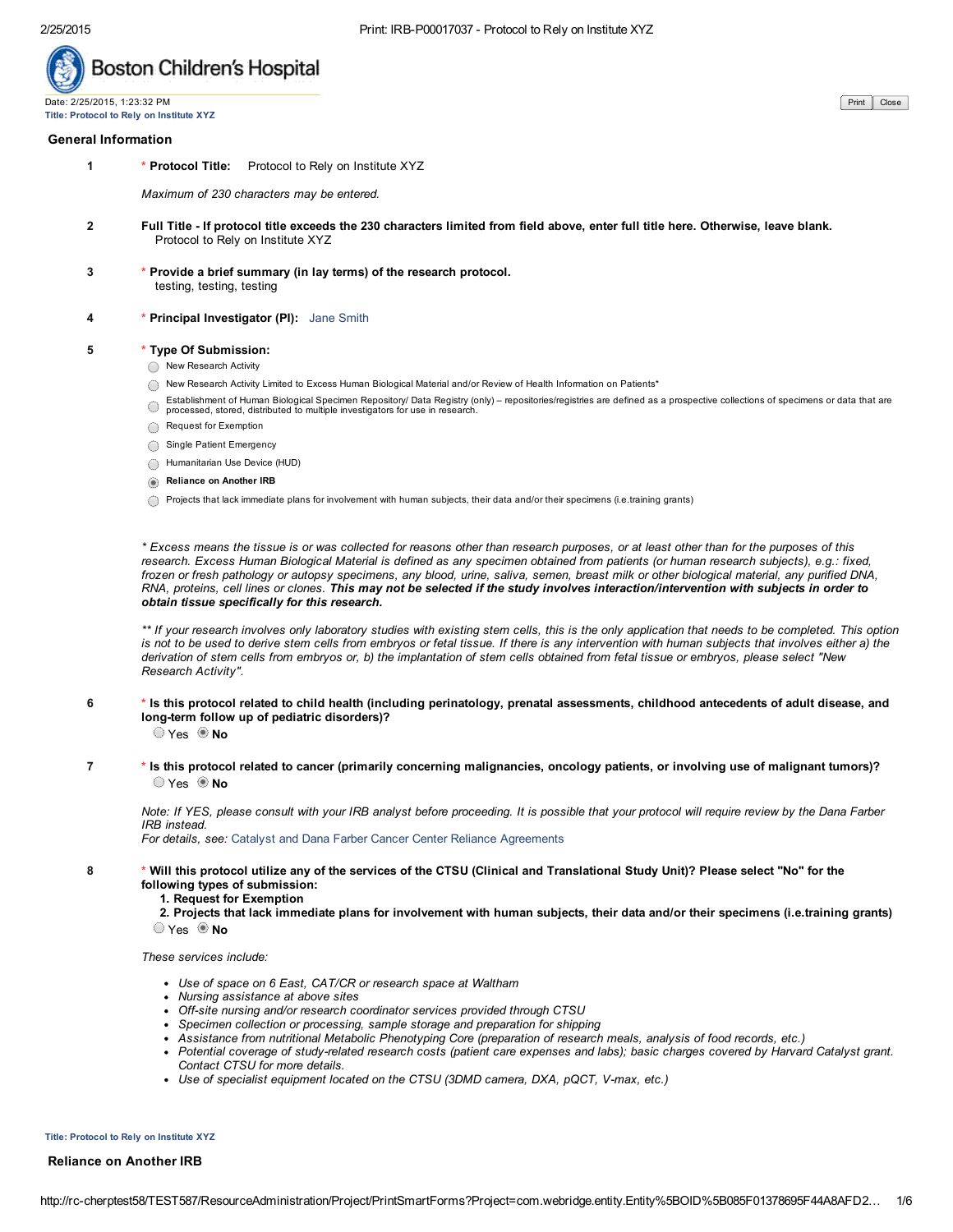### 2/25/2015 Print: IRBP00017037 Protocol to Rely on Institute XYZ

This protocol should be completed when Boston Children's Hospital (BCH) IRB will rely on another institution's IRB. Although another institution will provide IRB review and approval, this protocol will go through administrative review to track all research occurring at BCH and to manage any applicable ancillary (non-IRB) reviews.

## 1 Please check all categories which are appropriate for your research and reliance agreement.

1.1 \* BCH staff or employees will recruit, consent and/or perform research assessments at Boston Children's Hospital facilities but will rely on another IRB.

 $\bigcirc$  Yes  $\bigcirc$  No

Example:

- A research protocol is approved at another hospital but the Boston Children's Hospital PI will recruit and consent subjects at BCH.
- 1.2 \* Subjects are enrolled in research protocols at other sites under the jurisdiction of another IRB but the facilities or resources of Boston Children's Hospital are used for one or more of the research assessments.

 $\bigcirc$  Yes  $\bigcirc$  No

Example:

- Research subjects recruited from another site are sent to BCH for a research procedure and the BCH staff member is a co–investigator.
- 1.3 \* Children's staff or employees will recruit, consent and/or perform research assessments of research subjects outside of Children's Hospital and under the jurisdiction of another IRB.

 $\bigcirc$  Yes  $\bigcirc$  No

Example:

. A Children's investigators collaborate with a PI from another institution and agrees to travels to a community health center to conduct interviews as part of a larger study approved by another IRB.

## 1.4 \* Children's staff or employees will solely be involved in data analysis\* and/or recruitment limited to reviewing data for potential subjects.

 $\odot$  Yes  $\odot$  No

Example:

- BCH researchers are conducting a retrospective chart review, adding BCH patient data to another site's dataset.
- BCH researchers are involved in identifiable data analysis of BCH or another site's data.
- BCH researchers review data for potential subjects to be referred to another site's researchers.

*\* Please note that IRB oversight is required for identifiable data analysis. Analysis with deidentified data may not require IRB oversight.*

2 \* Please indicate (provide rationale) why a reliance agreement is being requested. In other words, please describe why BCH IRB should cede review and oversight to another institution's IRB.

test, test, test

## Research Team

If the person you need to add to your protocol cannot be found using the "Add" buttons below, please send an email to CHERP Support [\(cherp.support@childrens.harvard.edu\)](mailto:cherp.support@childrens.harvard.edu) requesting that the person be added to the Research Staff. CHeRP Support will need the following information:

- First Name
- Last Name
- CHID# (if applicable)
- CHB Department (if applicable)
- Email Address

### 1 Research Staff Children's Hospital Employees only:

| Last Name                     | First Name |  | Role Editor CC on Correspondence | <b>Required Training Completed</b> | <b>CHeRP Training</b> |
|-------------------------------|------------|--|----------------------------------|------------------------------------|-----------------------|
| There are no items to display |            |  |                                  |                                    |                       |

2 PI: Jane Smith

## Completed Training Courses:

| <b>Training Program</b>                               | <b>Continuing Education Description</b>                           | <b>Training Completed</b> |
|-------------------------------------------------------|-------------------------------------------------------------------|---------------------------|
| <b>Continuing Education</b>                           | Collaborative IRB Training Initiative (CITI Continuing Education) | 8/2/2012                  |
| <b>CHeRP Training</b>                                 |                                                                   | 2/9/2011                  |
| <b>Continuing Education</b>                           | Collaborative IRB Training Initiative (CITI Continuing Education) | 8/31/2009                 |
| <b>Continuing Education</b>                           | Collaborative IRB Training Initiative (CITI Continuing Education) | 8/22/2006                 |
| <b>Continuing Education</b>                           | <b>EQuIP: Study Reviews</b>                                       | 3/26/2004                 |
| Continuing Education                                  | Continuing Education/Department Meeting                           | 1/9/2004                  |
| Collaborative IRB Training Initiative (CITI original) |                                                                   | 9/22/2001                 |

#### Title: Protocol to Rely on Institute XYZ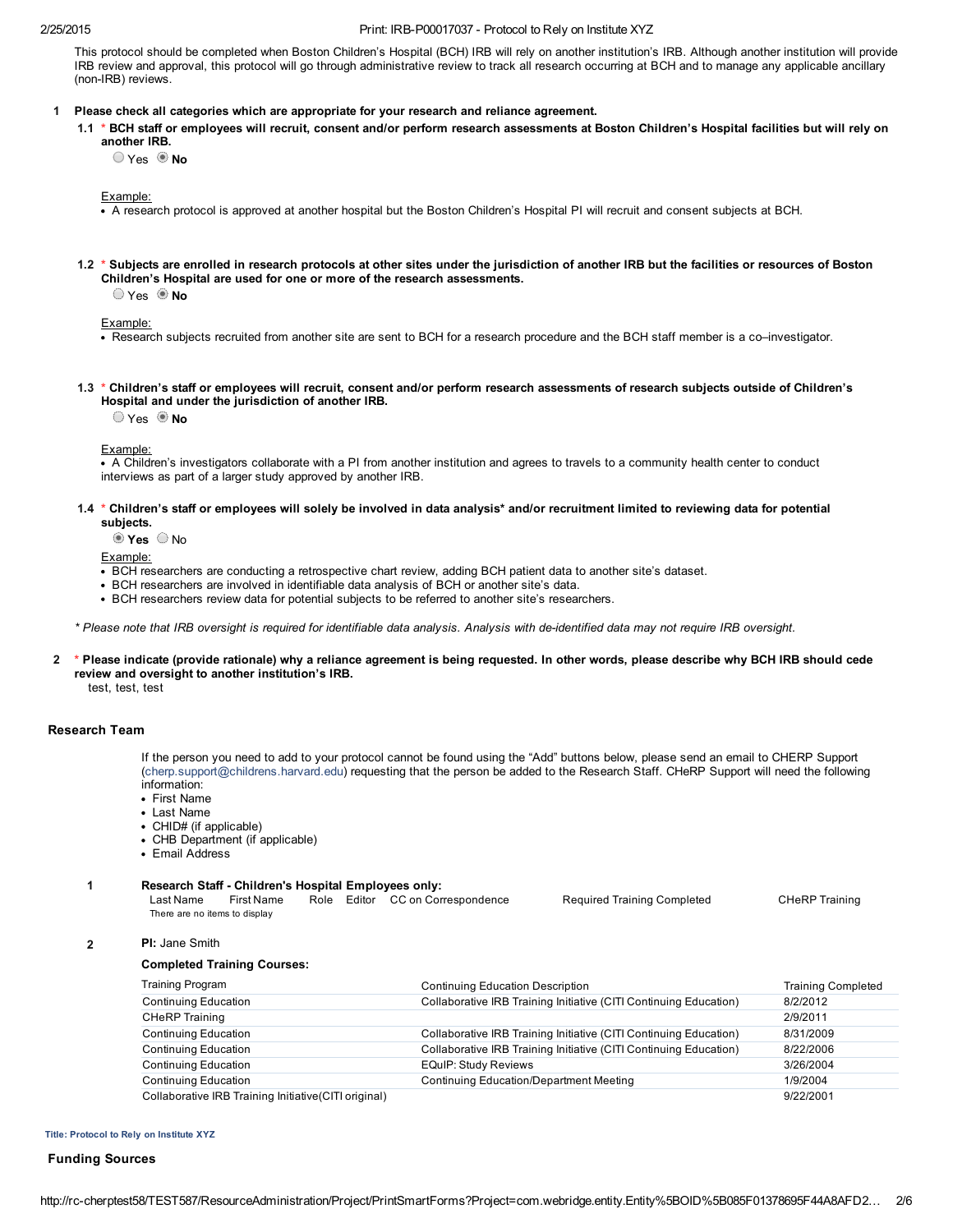- 1 \* Select funding category.
	- Externally sponsored (federal, state, corporate, foundations)
	- Internally sponsored
	- Externally and internally sponsored
	- $\circ$  No sponsor
	- Private Donor

## 1.1 If internally sponsored - select as appropriate:

- Department/ Division or Children's foundation funds
- Internal Children's Grant Award
- 1.2 Enter any additional information if applicable:
- 1.3 If the protocol does not have a sponsor, please detail how the study will be conducted without funding. test
	-
- 1.4 Please provide the name of the private donor.

# Financial Disclosure

1 \* Do you or any person affiliated with the protocol have or expect to have any investment or financial relationship (examples below) with any entity that is providing funds or other support in connection with the protocol?  $\circ$  Yes  $\circ$  No

*If YES:*

- 1.1 Please select the relationships as appropriate.
	- Consulting
	- Payments for protocol/study design
	- Protocolrelated payments not included in the research agreement budget
	- Stock or Options
	- **Honoraria**
	- Scientific Advisory Board Membership
	- Royalties or license fees related to the protocol, or to any test article or device which will be employed in the conduct<br>of the research under the protocol (including any royalties or license fees received through an acad
	- Equipment or other laboratory support
	- Other support for research unrelated to the protocol
	- Support for educational or other academic or medical efforts
	- Other Grants
	- Other
- 2 \* Do you or any person affiliated with the protocol have or expect to have any proprietary interest related to the protocol, or related to any test article or device that will be employed in the protocol? Include proprietary interests that you have assigned to any entity, including any institution you have been affiliated with.

 $\bigcirc$  Yes  $\circledcirc$  No

*If YES:*

- 2.1 Please select the proprietary interest as appropriate.
	- Patent-licensed, in whole or part, to an entity providing funds for the research
	- Patent-licensed, in whole or part, to another entity
	- Other
- 3 \* Do you or any person affiliated with the protocol have or expect to have any advisory role, appointment, or employment with any entity that is providing funds or other support for the research to be conducted under the protocol?

 $\bigcirc$  Yes  $\bigcirc$  No

*If YES:*

## 3.1 Please select as appropriate.

- Scientific Advisory Board Membership
- Other Advisory Role
- Officer
- Director
- Employment
- O Other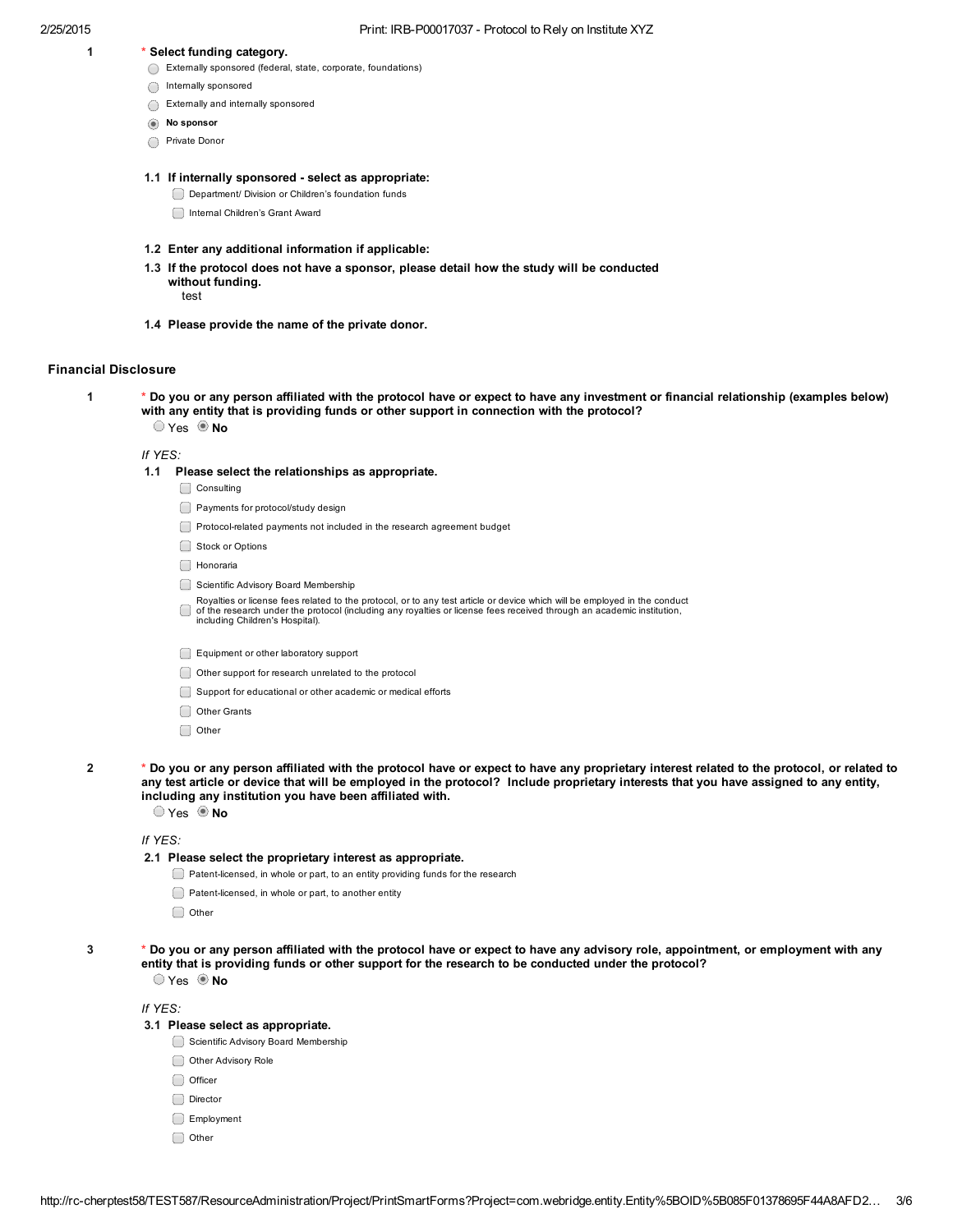- 4 \* Do you or any person affiliated with the protocol have or expect to have any financial interest, financial relationship, or position or advisory role with any other entity that may be affected by the research to be conducted under the protocol (e.g. competitor, customer, collaborator or commercial sponsor affiliate)? Include any entity that may be benefited or harmed, directly or indirectly.  $\bigcirc$  Yes  $\circledcirc$  No
- 5 \* Do you or any person affiliated with the protocol have or know of any arrangement or understanding, tentative or final, relating to any future financial interest, financial relationship, future grant, position, or advisory role either related to the protocol, or dependent on the outcome of the research under the protocol?

 $\bigcirc$  Yes  $\bigcirc$  No

- 6 \* The CCI prohibits special incentives in connection with clinical research, including, finder's fees, referral fees, recruitment bonuses, enrollment bonuses for reaching an accrual goal, or similar types of payments. Will you or anyone else in connection with the conduct of any research under the protocol receive money, gifts or anything of monetary value that is above and beyond the actual costs of enrollment, research conduct, and reporting of results, from the sponsor or any other entity?  $OYes$  **No**
- 7 \* Is there anything not disclosed above which you believe might constitute a conflict of interest or an appearance of a conflict of interest in connection with the protocol?

 $\circ$  Yes  $\circ$  No

- 8 If any of the questions above are checked "Yes", please provide the name of the individual for whom the disclosure is made and describe in further details the disclosure. This section must include a full description of the financial relationship, including but not limited to, a detailed description, as applicable, of any test article of device involved; the advisory role or appointment; the competitor, customer, collaborator; any arrangement related to the research; and so on. Please also include actual amounts of any consulting or other monies received and the time period for which it was received. This section will not be reviewed without a full disclosure.
- 9 Upload any other pertinent documentation. Name Date Last Modified Version Owner There are no items to display

### Title: Protocol to Rely on Institute XYZ

### Reliance Information

- 1 \* What type of reliance agreement is being requested?
	- Single Reliance
	- Harvard Catalyst
	- **Master consortium/network Reliance**

#### *If Harvard Catalyst:*

- 1.1 Please provide Harvard Catalyst 'IRB Cede Review Request' ID.
- 1.2 Please upload 'IRB Cede Review Request' application here.
- 2 \* What Institution will be performing IRB review and serve as the IRB of record (the IRB providing review)? Institute XYZ FWA00000000 *If Other:*
	- 2.1 Please enter the institution name.
- 3 Who is Principal Investigator at site for IRB of record (the IRB providing review)?
	- \* Principal Investigator's Name
	- Joe Schmoe
	- Principal Investigator's Email joeschmoe@xyz.edu
	-
- 4 \* Has this protocol already been reviewed by the IRB of record (the IRB providing review)?  $\odot$  Yes  $\odot$  No

*If YES:*

- 4.1 What is protocol number?
	- 1234
- 4.2 Please upload a copy of the initial approval letter. [Institute XYZ's IRB approva](http://rc-cherptest58/TEST587/Doc/0/7BI12H32EB4KV4UH9RAPJCM81D/Test%20document.docx)l document.docx(0.01)
- 4.3 Please upload a copy of the latest approval letter (if continuing review has occurred).
- 5 IRB CONTACT AT INSTITUTION TO REVIEW PROTOCOL (IRB of record)
	- 5.1 Name
	- 5.2 Title
	- 5.3 Phone Number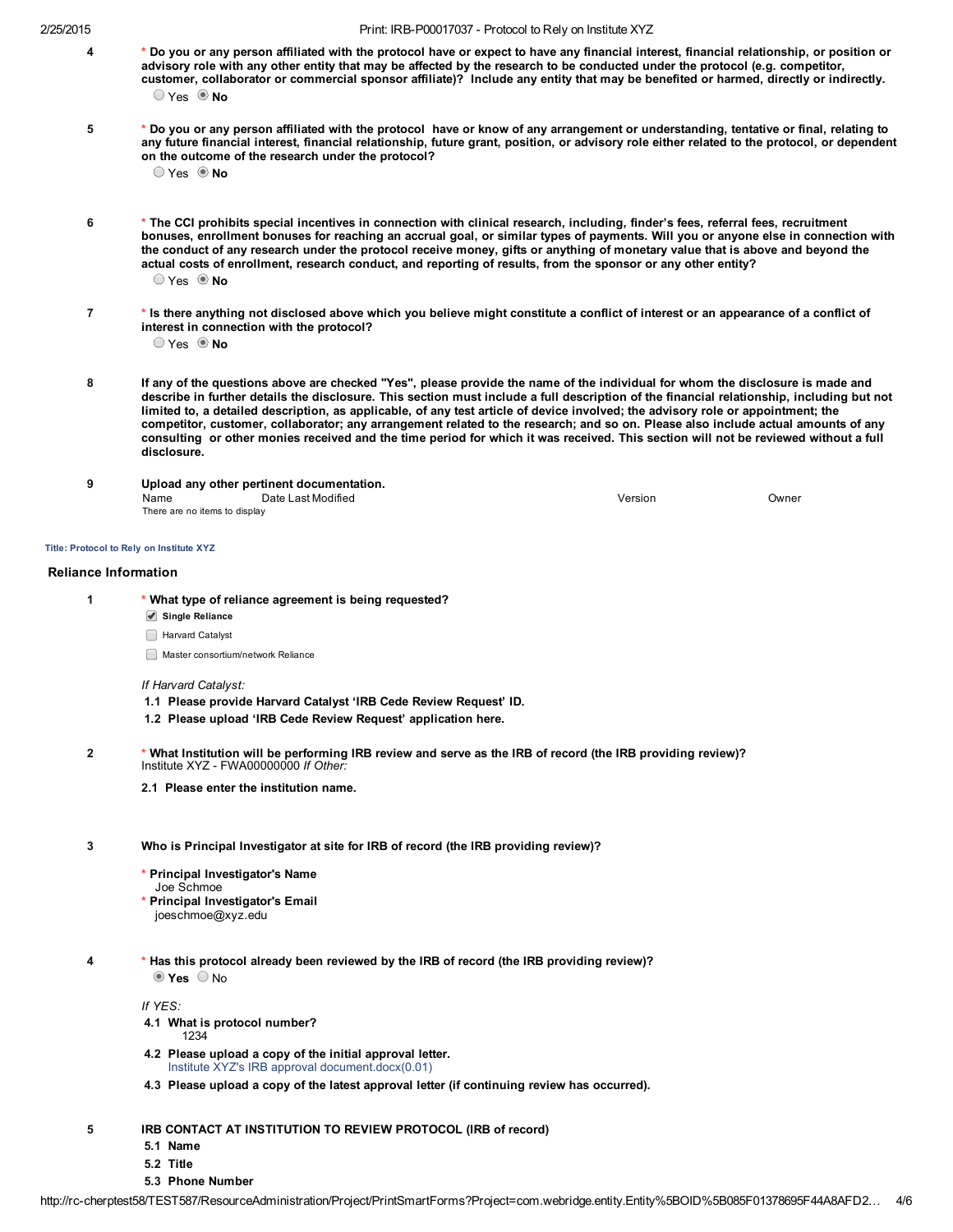- 5.4 Address
- 5.5 Email

# Protected Health Information and HIPAA Authorization Information

Protected Health Information (PHI) is information acquired by Children's Hospital, including demographic information, that could reasonably identify an individual AND:

- Relate to the past, present, or future physical or mental health, condition or treatment of an individual; OR
- Describe the past, present, or future payment for the provision of healthcare to an individual.

There are some limited situations when research protocols will not use or create protected health information. For example, educational research conducted in a school setting.

1 \*The following information is considered identifiable PHI under the Privacy Rules regulations. Indicate which of the following will be obtained.

Patient/Subject Name or the names of relatives, employers, or household members

- Medical record numbers (or specimen #)
- Address street location
- Address town or city \*
- Address state\*
- Address zip code\*
- $\blacktriangledown$  Elements of Dates (except year) related to an individual. For example date of birth, admission or discharge dates, date of death, dates of procedures\*
- Telephone number
- Fax Number
- Electronic mail (email) address
- Social security number
- Health plan beneficiary numbers
- Account numbers
- Certificate/license numbers
- Vehicle identification numbers and serial numbers including license plates
- Medical device identifiers and serial numbers
- Web URLs
- Internet protocol (IP) address
- Biometric identifiers (finger and voice prints)
- **Full face photographic images**
- Any unique identifying number, characteristic or code
- $\Box$  NONE OF THE ABOVE: this protocol will not use any identifiable PHI

*\* These items may be included and considered a "limited data set". Use of data under the provisions of a "limited data set" require the signing of a data use agreement by the recipient (this includes researchers).*

### Title: Protocol to Rely on Institute XYZ

### Protected Health Information and HIPAA Authorization Information Continued

1 \* Please check all of the categories that indicate how a research subject's data may be disclosed to other sites. De-identified data will be disclosed. Any codes to identifiers will be maintained at BCH. *If 'Identifiable data will be disclosed':*

1.1 Specify what identifiers will be disclosed and provide justification why identifiers must be disclosed to other site(s).

# Protocol and Consent

|   | * Upload a copy of the protocol that is submitted to/approved by the IRB of record.                                                                             |                    |         |            |  |  |  |  |  |
|---|-----------------------------------------------------------------------------------------------------------------------------------------------------------------|--------------------|---------|------------|--|--|--|--|--|
|   | Name                                                                                                                                                            | Date Last Modified | Version | Owner      |  |  |  |  |  |
|   | Institute XYZ's protocol.docx                                                                                                                                   | 2/19/2015 11:13 AM | 0.01    | Jane Smith |  |  |  |  |  |
| 2 | Upload all consent and assent forms. If there is more than one, list the titles or categories of each form submitted (e.g. experimental,<br>control, sub-study) |                    |         |            |  |  |  |  |  |
|   | Date Last Modified<br>Name<br>There are no items to display                                                                                                     |                    | Version | Owner      |  |  |  |  |  |
| 3 | Upload any additional documents you think may be pertinent to this protocol at Boston, Children's Hospital.                                                     |                    |         |            |  |  |  |  |  |
|   | Date Last Modified<br>Name                                                                                                                                      |                    | Version | Owner      |  |  |  |  |  |
|   | There are no items to display                                                                                                                                   |                    |         |            |  |  |  |  |  |